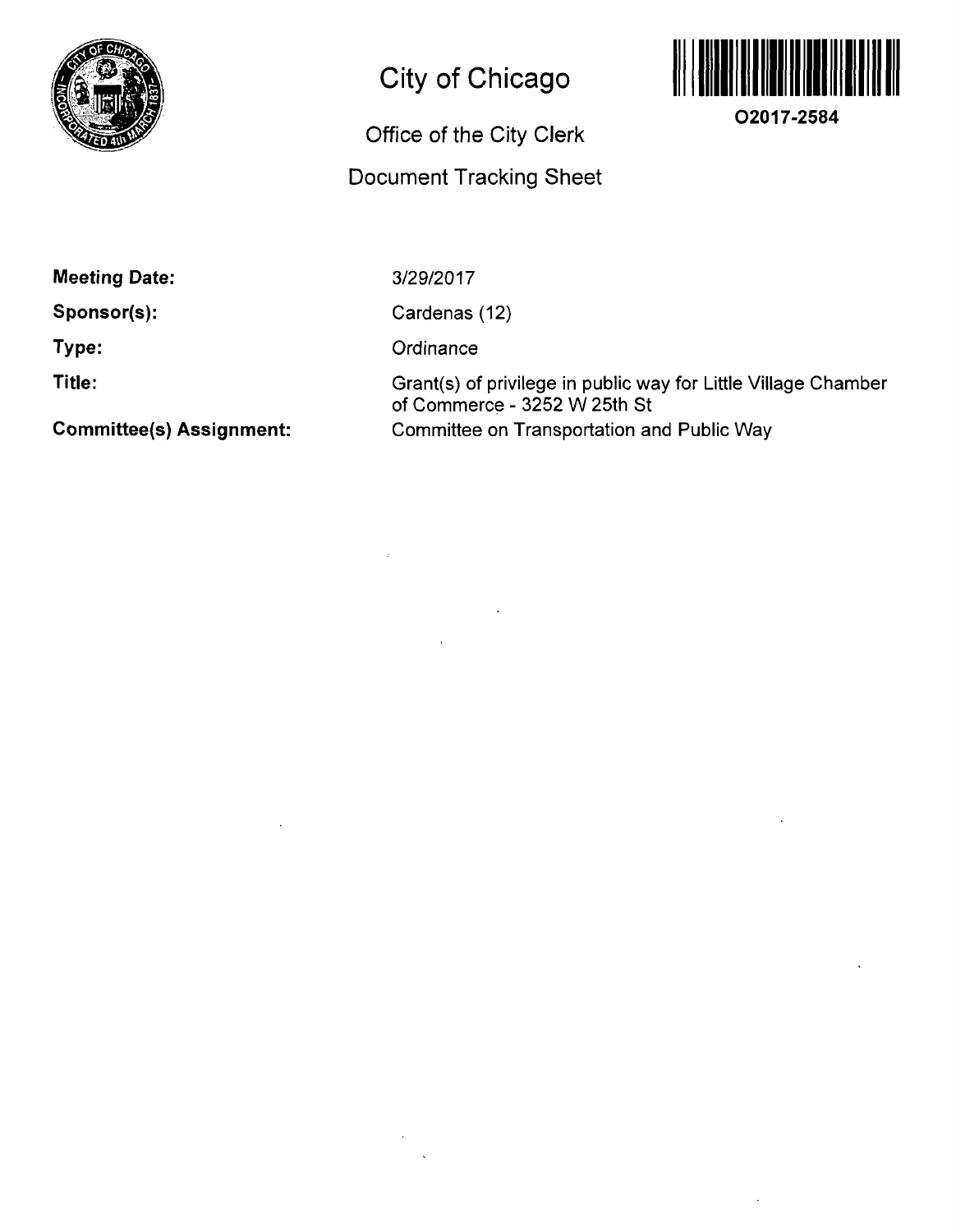**ORDINANCE** LITTLE VILLAGE CHAMBER OF COMMERCE Acct. No. 365889 - 14 Permit No. 1126550

Be It Ordained by the City Council of the City of Chicago:

SECTION 1. Permission and authority are hereby given and granted to LITTLE VILLAGE CHAMBER OF COMMERCE, upon the terms and subject to the conditions of this ordinance to maintain ahd use, as now constructed, one (1) Planter(s) on the public right-of-way for beautification purposes adjacent to its premises known as 3252 W. 25th St..

Said Planter(s) at W. 25th Street measure(s):

One (1) at one (1) foot in length, and three (3) feet in width for a total of three (3) square feet.

Grantee must allow the required clear and unobstructed space for pedestrian passage at all times per rules and regulations approved by the Department of Transportation.

The location of said privilege shall be as shown on prints kept on file with the Department of Business Affairs and Consumer Protection and the Office of the City Clerk.

Said privilege shall be constructed in accordance with plans and specifications approved by the Department of Planning and Development and Department of Transportation (Division of Project Development).

This grant of privilege in the public way shall be subject to the provisions of Section 10-28-015 and all other required provisions of the Municipal Code of Chicago.

The grantee shall pay to the City of Chicago as compensation for the privilege #1126550 herein granted the sum of zero (\$.00) per annum in advance.

A 25% penalty will be added for payments received after due date.

The permit holder agrees to hold the City of Chicago harmless for any damage, relocation or replacement costs associated with damage, relocation or removal of private property caused by the City performing work in the public way.

Authority herein given and granted for a period of five (5) years from and after 01/18/2017.

Alderman

George Cardenas 12th Ward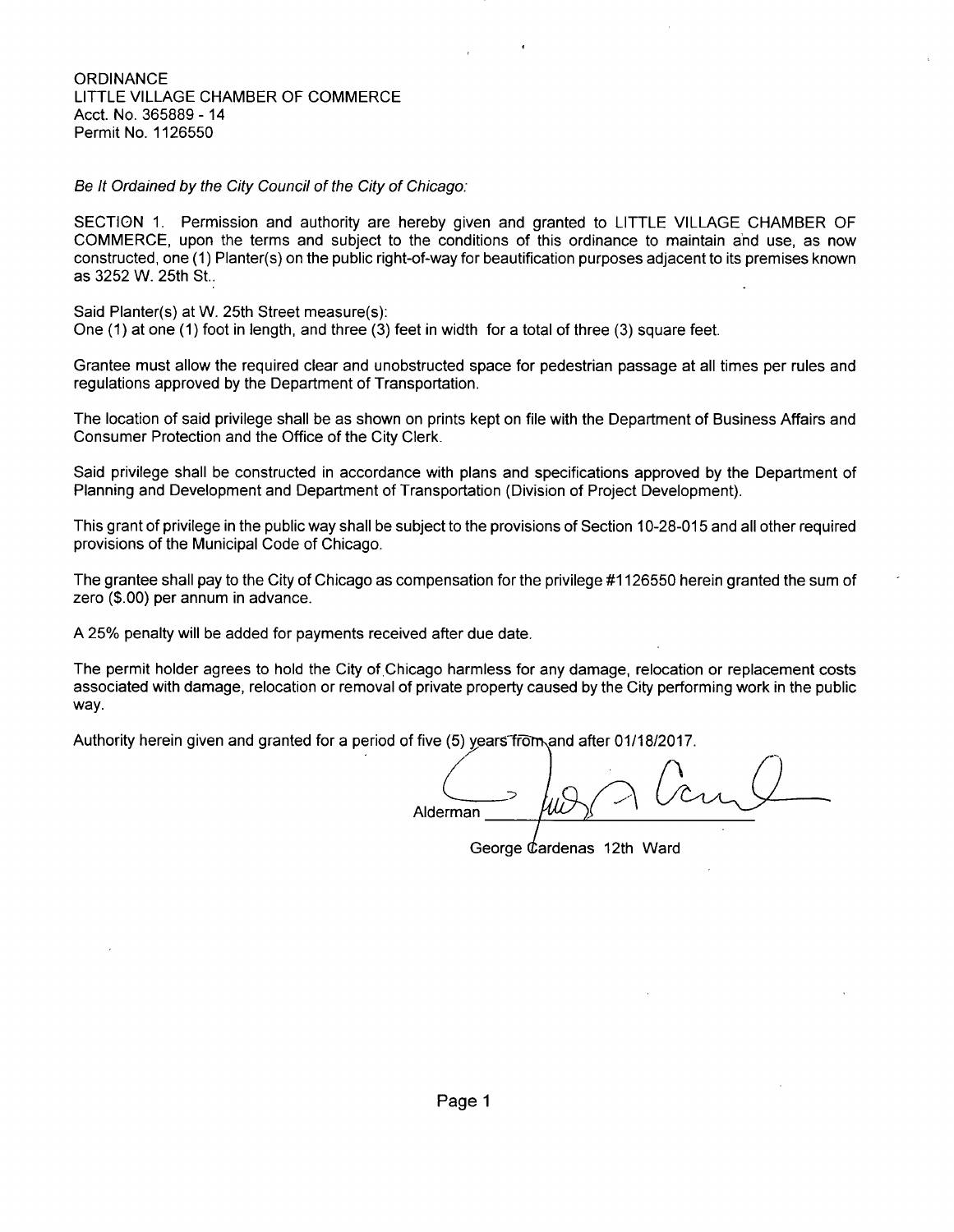#### $\mathcal{L}$  $\sim 10^{-1}$  .

# Planter Location Sketch

# 3252 W 25th St



 $\hat{\boldsymbol{\gamma}}$